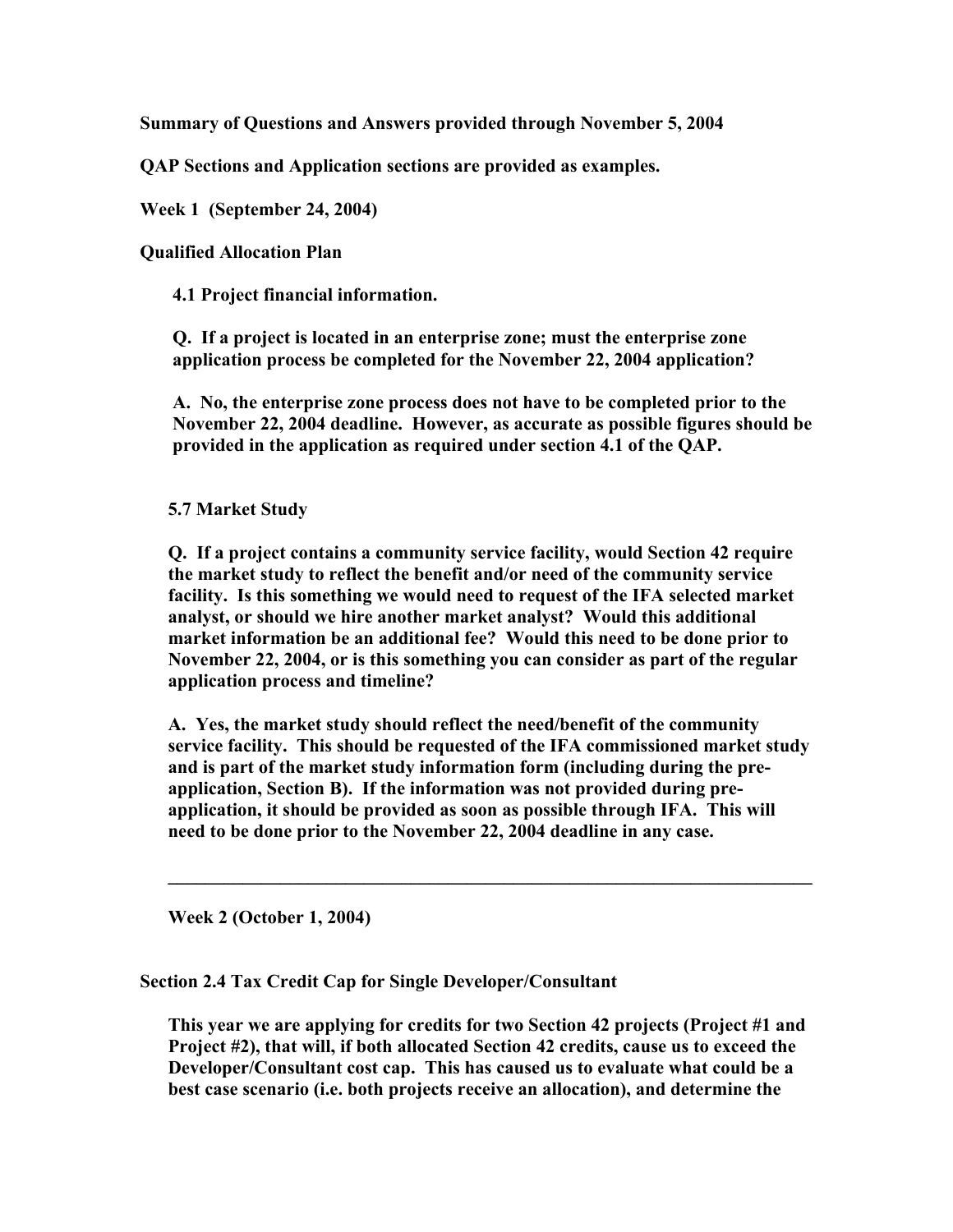**responsibilities, roles, and duties, of our company's role in the development team of each of the projects. Since Section 42 tax credits are actually allocated to the entity that owns the tax credit project, we are trying to interpret how QAP Section 2.4 applies to our potential tax credit applications. Both projects, (Project #1 and Project #2) will each be owned by a separate Limited Liability Limited Partnership (respectively, LLLP #1 and LLLP #2). Our Development Company is the Developer of Project #1, and a related entity will be the singlepurpose General Partner (GP #1). A related entity to the principals of our Development Company is likely to be the single-purpose General Partner of LLLP #2 as well.** 

- **Q. Knowing that the single-purpose General Partner entities of LLLP #1 and LLLP #2 will have a .01% ownership interest of the respective LLLPs, must this .01% ownership interest be considered when calculating the percentage of the tax credit allocation for purposes of QAP Section 2.4 since those singlepurpose General Partnership entities will actually receive a portion of the Section 42 allocation?**
- **A. For 2.4 purposes, 100% of the Tax Credits will be allocated to you as Developer.**
- **Q. Project #2 is being implemented under the direction of a County Wide Economic Development Entity (CWEDE) that is acting in cooperation with the City in which the project is located and a local Foundation that has contributed money to purchase/clear/demo/grade the proposed project site. CWEDE could be the Developer or could be the Consultant to Project #2. Both projects are located in QCT's – so our Developer/Consultant cap max would be \$910,000.00 (i.e. \$700,000.00 X 130% = \$910,000.00). Let's assume, for purposes of these questions, that Project #1 would receive the maximum single project allocation amount of \$650,000.00 (i.e. \$500,000.00 X 130% = \$650,000.00) leaving \$260,000.00 of the Developer/Consultant Cap remaining for Project #2 (i.e. \$910,000.00 - \$650,000.00 = \$260,000.00). Let's also assume, the tax credit allocation for Project #2 is \$520,000.00 and has a maximum developer fee of \$700,000.00. So, per QAP Section 2.4, our company, as consultant, would be eligible for 50% of the tax credit allocation (i.e. \$260,000.00 / \$520,000.00 = 50.00%, and thus eligible for 50% of the \$700,000.00 maximum developer fee (i.e. \$350,000.00). Is this calculation correct?**

 **A. Yes. Assuming that the CWEDE is the Developer and your entity (or a related party) is the consultant and is not serving another role such as General Partner. Please reference 5.5 of the QAP which defines Qualified Development Team, which is a threshold requirement.**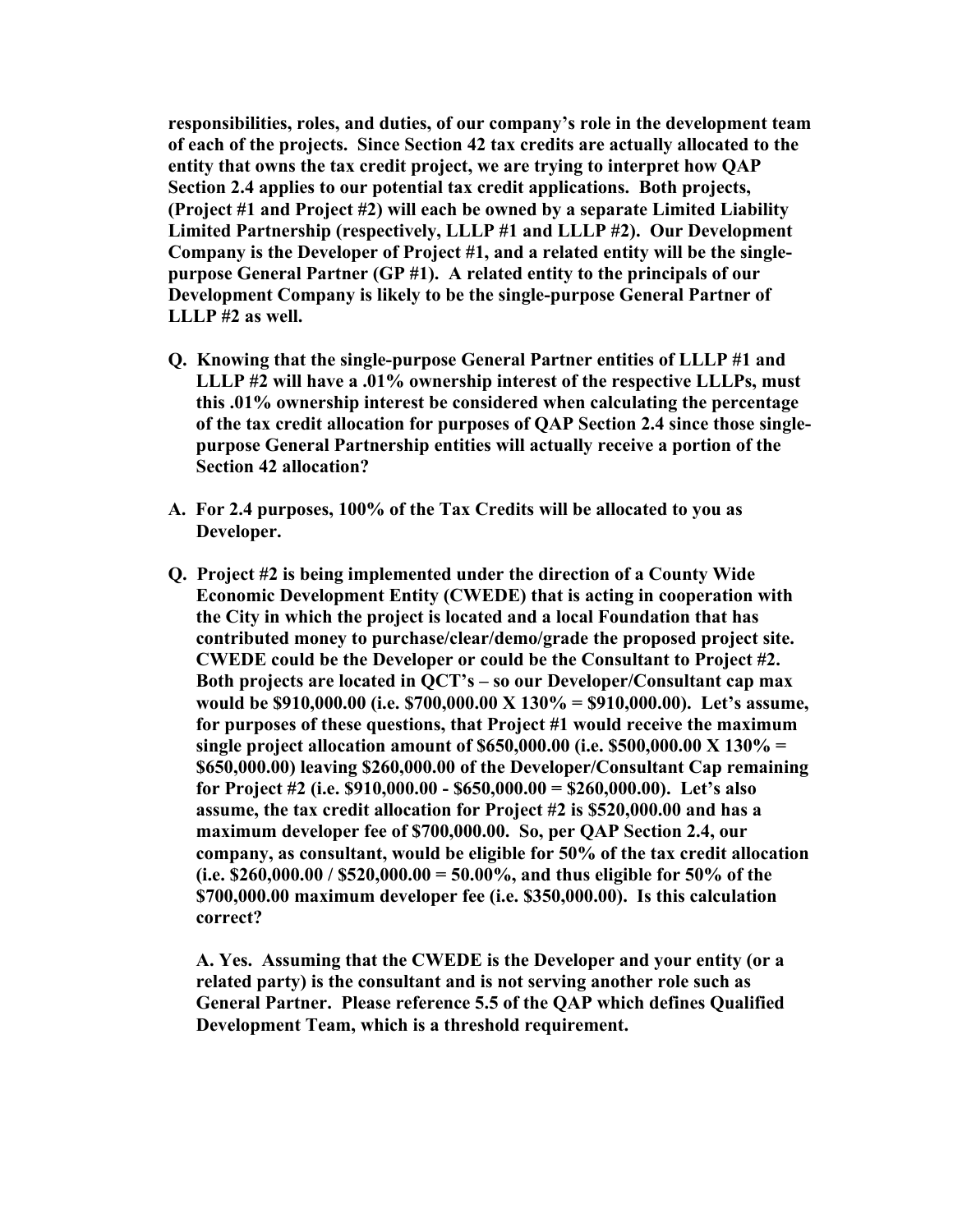- **Q. Is the QAP Section 2.4 calculation, affected by the fact that our company, or a related entity thereof, would be the single-purpose General Partner of the LLLP#2 ownership entity?**
- **A. Yes. Your related entity would be subject to the Developer/Consultant cap as the Developer. As the Developer, 100% of the Tax Credits would be counted against the cap.**
- **Q. Must our Development Company only be a Consultant to be eligible to participate in Project #2 (and be eligible for 50% of the Developer Fee)? Or can our Development Company be the Developer of record and receive the same 50% of the Developer Fee and have CWEDE be the consultant?**
- **A. Yes, your company must only be the consultant to be eligible for 50% of the fee on Project #2. If your company is the Developer, all the tax credits awarded would go against the Developers/Consultant cap limitation.**
- **Q. Then also, how is the 50% amount (i.e. \$350,000.00 of the developer fee) affected if the maximum developer fee is reduced to an actual developer fee of \$400,000.00 to allow the \$300,000.00 difference to be allocated to increased construction costs? Is the fee received by Development Company limited to 50% of the \$400,000?**
- **A. Yes. If the Development Company as consultant gets 50% of the actual total fee, then 50% of the credits will count against the Developers cap in 2.4. The draft Application is available on the website to test different scenarios.**
- **Q. Is it allowed, and how will IFA calculate the percentage, if Development Company and CWEDE enter into a co-developer role?**
- **A. Section 2.4 of the QAP sets a cap for the allocation of Tax Credits for a single Developer/Consultant. In the case of co-developers, each would have 100% of the Tax Credits counted against their cap.**
- **Q. Another part of the Project #2 structure is that CWEDE desires Development Company to be responsible for a maximum amount of the development risk of Project #2 (and said risk proportion is based on the maximum percentage participation of Development Company allowed under QAP Section 2.4). Would the language in the development agreements for each project need to reflect the dynamic that could ultimately reduce or increase the allowed percentage of Project #2 relative to the actual allocation of Project #1 (if awarded), and then also the potential of change in final allocation of tax credits to Projects #1 and Project #2, thus eliminating the ability to enter into a fixed price developer fee for both Project #1 and Project #2?**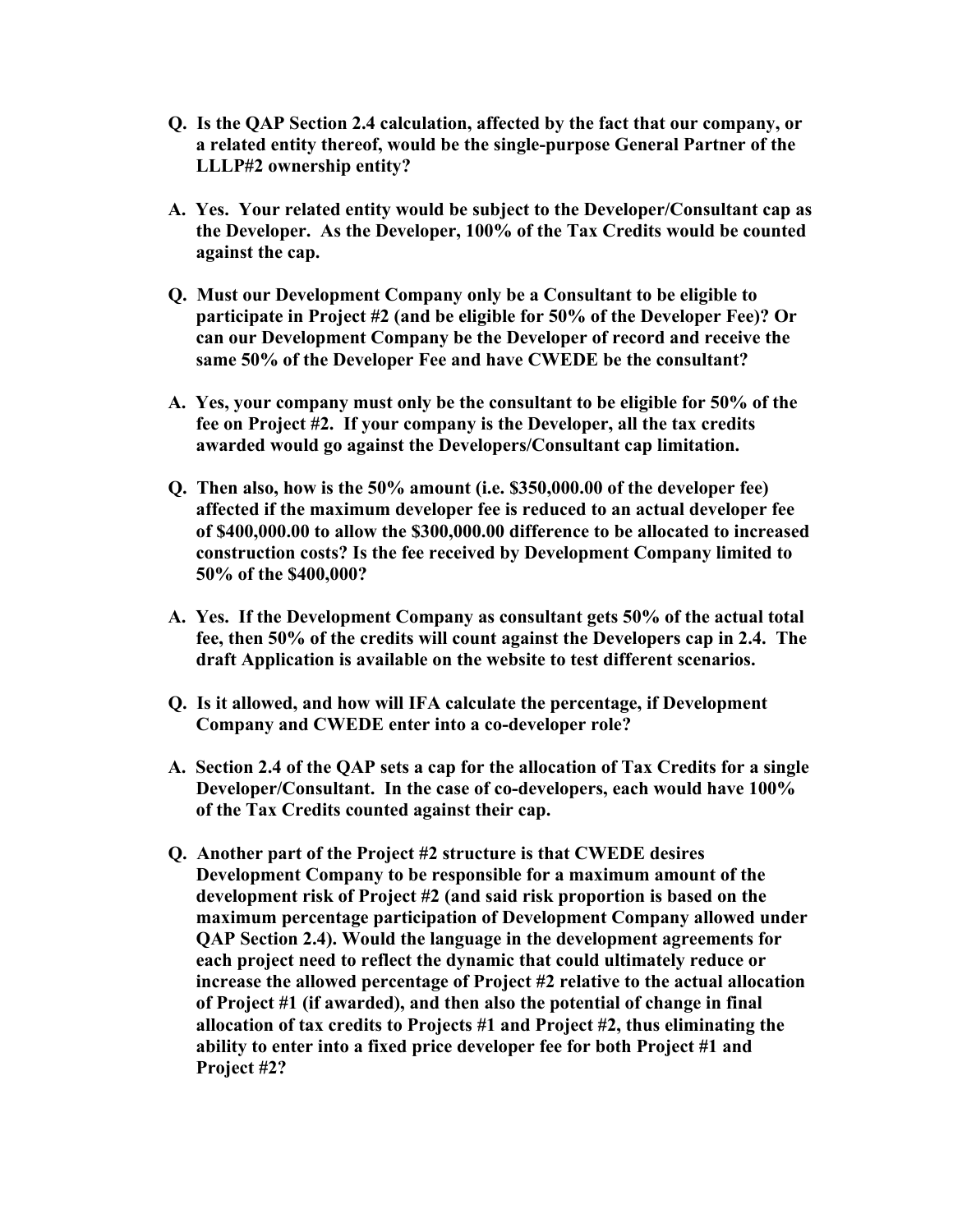- **A. Both projects will be considered independent of the other and must stand alone.**
- **Q. Will then the final determination and/or allocation of Developer/Consultant fees be based on the 8609's for the projects (if both awarded credits)?**
- **A. The determination will be made based on information provided in the application. At Carryover and 8609, IFA will review information submitted to ensure it is consistent with information submitted with the Application.**
- **Q. Then, in another scenario, will it be allowed to make Development Company the sole Developer/Consultant for Project #2 if Project #1 failed to be allocated tax credits but Project #2 was successful?**
- **A. No, the Application cannot be changed once it has been received by IFA.**

**Week 3 (October 8, 2004)** 

**Application** 

**Q. When will the final version of the Application documents not labeled "Draft" be available?** 

**A. The Administrative rules which govern the QAP are not final until the governor has signed them. We anticipate sometime in late October. The web page will be updated when the Application is official.** 

**Q. When will you know what Applicable Percentage to use at 10.24 of the Application?** 

**A. See the footnotes at the bottom of pages 8, 9 and 10 of the Application.** 

**4.8 Per Unit Cost Cap** 

**Q. Do you anticipate that the HUD cost caps now labeled "DRAFT" will change before the Applications are due in November?** 

**A. No.** 

**4.5 Debt Service Coverage Ratio** 

**Q. Rural Development (RD) adjusts their rents each year (and their rental assistance) to just cover the operational costs, payment to reserves, debt service**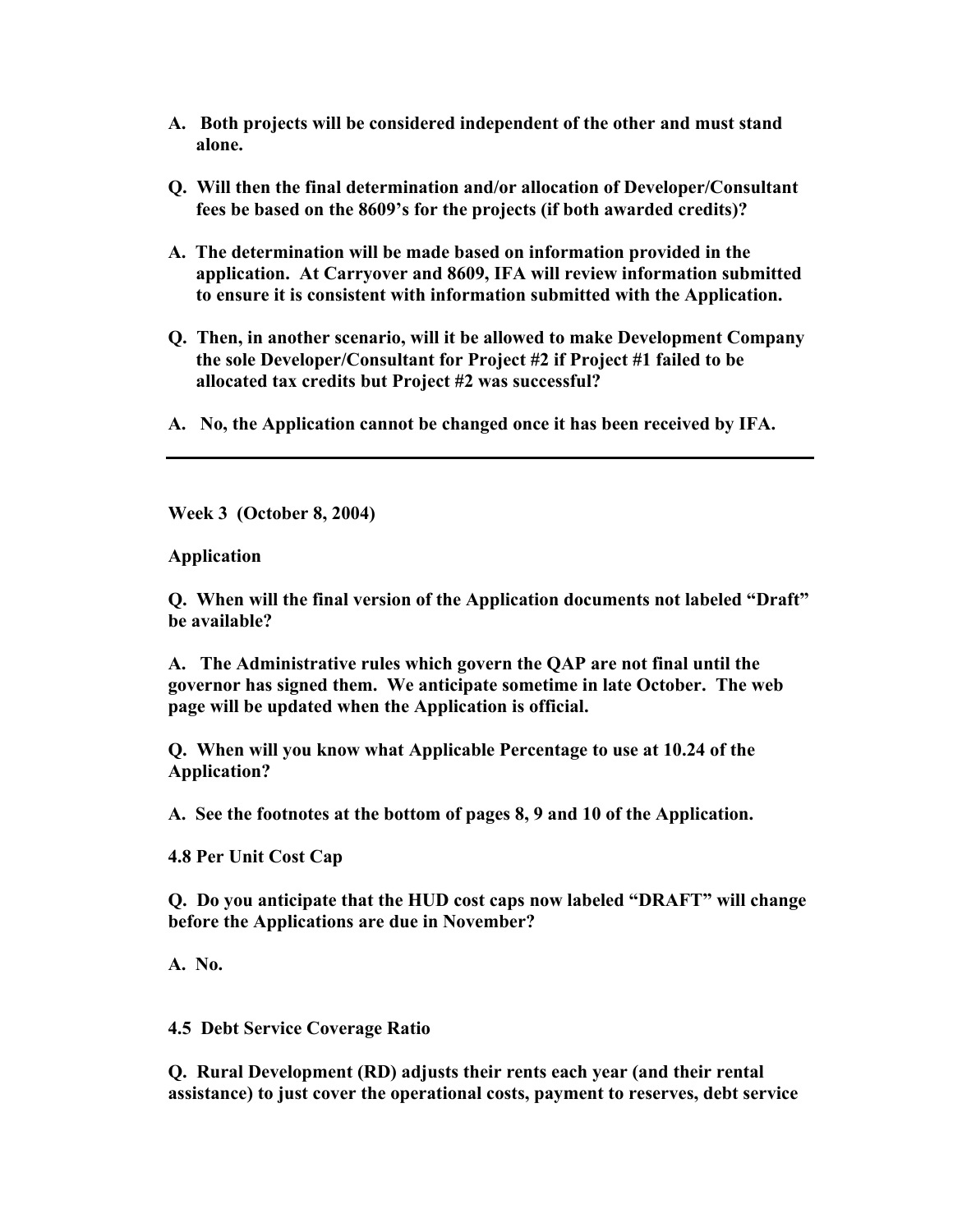**and a small return to owner. As these items go up and down and the rents are adjusted accordingly. The result is that RD's budgeting process does not allow for a debt service coverage even close to 1.15. The QAP requires DSC of 1.15 or greater. Does this mean a RD application will be rejected?** 

**A. Please refer to Section 4.5 of the QAP for IFA requirements which provides that a narrative is to be provided to IFA if the Debt Service Coverage Ratio falls outside the limits. If the justification is acceptable, the Project may not be rejected.** 

## **Application**

**Q. Similarly, when preparing the Cash Flow projection in the application there is no way to accurately forecast what will happen on an RD project over the 15 year period since rents are adjusted annually to just cover expenses. There is no way to enter the data since annual increases for income and expenses as a percentage will distort the projections. How should we submit this portion of the Application given RD's procedures? RD procedures do not apply to the Application of Tax Credits. The Application for Tax Credits must be submitted using IFA requirements. Would it be permissible for RD projects to submit a 15 year cash flow on our own spread sheet set up for RD's budgeting requirements?** 

**A. The additional spreadsheet may be submitted but IFA's proforma must also be used.** 

## **4.2, 4.3 Replacement and Operating reserves**

**Q. RD requires that annual payments to reserves equal 1% of the original RD loan on the Project. (We are referring to an existing acquisition and rehab where the loan was placed on the project over 10 years ago) If this amount is less than the required \$300 per unit as per the QAP, will IFA waive this requirement?** 

**A. Projects awarded under the 2005 QAP will be required to begin reserving the \$300 per unit per annum for acquisition and rehabilitation Projects after they are placed in service. Please refer to Section 4.2.** 

## **Scoring; Tenant Related Category**

**Q. 6.3.1.5 allows 30 points for special needs populations. Item 71 of he Glossary; "Tenants with Special Housing Needs", includes housing for large families. Attachment C makes no mention of large families. Will points be awarded in this section to Projects serving large families as a special needs population?**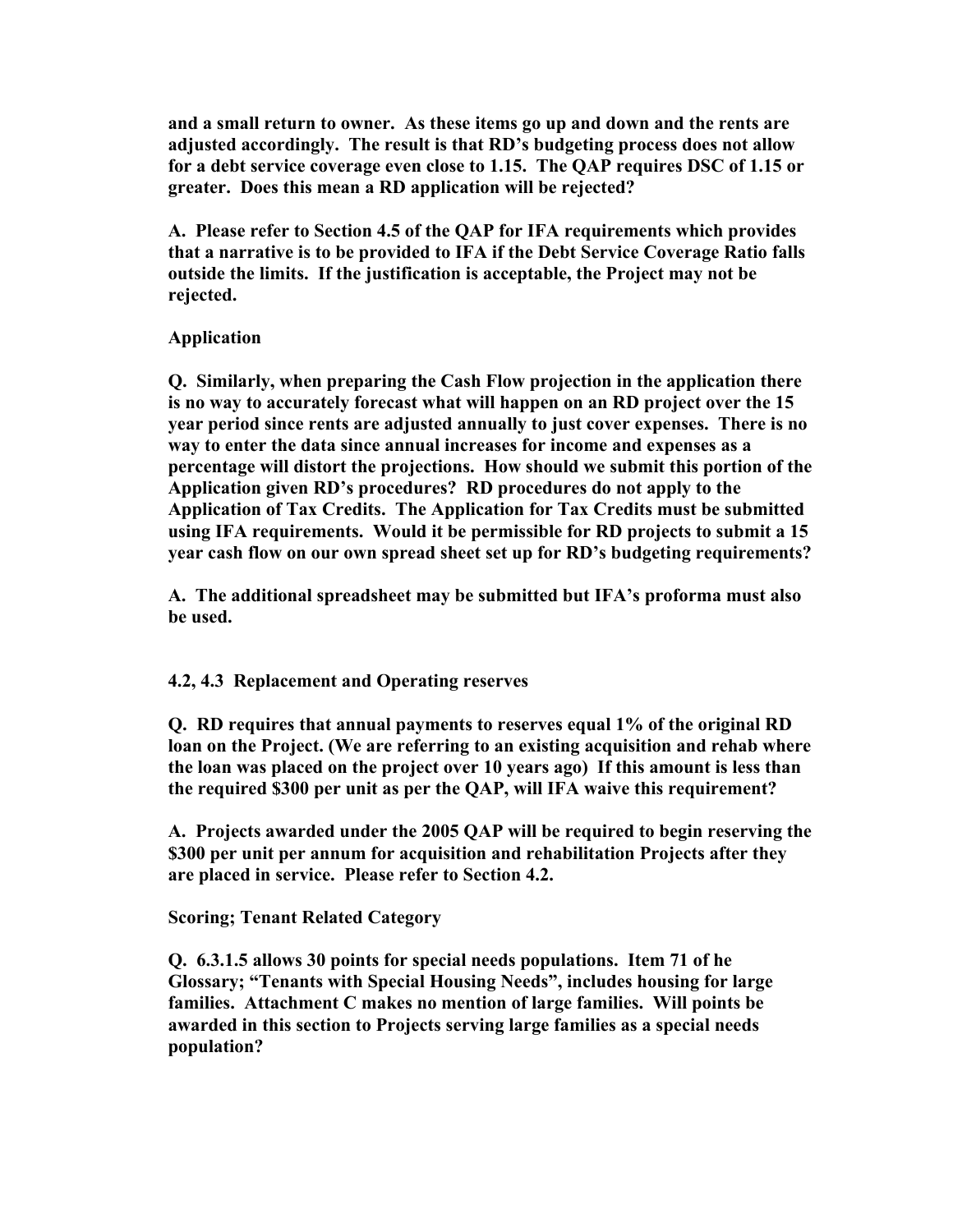**A. Special needs for this group could include Families in Organized Program(s) to Achieve Economic Self-Sufficiency.** 

**Application** 

**Q. Where and how would IFA like us to show the cost and eligible basis of a Community Service Facility that is part of our tax credit project?** 

**A. It can be shown under accessory buildings on the Application.** 

**4.8 Per Unit Cost Cap** 

**Q. Will you also provide a methodology to allow the additional adjusted basis (up to 10% of the eligible basis of the Building per Section 42) to generate the tax credits that would be allowed by Section 42?** 

**A. No, there is no exception for this under the Per Unit Cost Cap in Section 4.8.** 

**Glossary #15** 

**Q. Based on Q-2 of the IRS Revenue Ruling 2004-82 (wherein is described a Facility that the police department leases a unit in the Building) does IFA agree that rent can be charged for the Facility portion and that the Facility is not treated as commercial space?** 

**A. Yes, however, all requirements of the Community Service Facility must be met. Please reference Glossary #15 in the QAP.** 

**Application, Per Unit Cost Cap** 

**Q. My project is a straight senior Project in a QCT. In Section 11.04 Total A is above Total B. Is my project dead in the water? Does the 105% of the 221(d)(3) limit count here?** 

**A. A Project cannot exceed the cost caps except in the cases specified in 4.8. The 105% of the 221(d)(3) limits does apply.** 

**Glossary #50** 

**Q. Would a household with a disabled child, as determined by a qualified professional, qualify as a "Person with Disability" under the 2005 QAP for purposes of qualifying for a unit set aside for "Persons with Disabilities" in a Service Enriched Housing Project?** 

**A. Yes, however, the family would have to be income qualified for the unit.**   $\mathcal{L}_\mathcal{L} = \{ \mathcal{L}_\mathcal{L} = \{ \mathcal{L}_\mathcal{L} = \{ \mathcal{L}_\mathcal{L} = \{ \mathcal{L}_\mathcal{L} = \{ \mathcal{L}_\mathcal{L} = \{ \mathcal{L}_\mathcal{L} = \{ \mathcal{L}_\mathcal{L} = \{ \mathcal{L}_\mathcal{L} = \{ \mathcal{L}_\mathcal{L} = \{ \mathcal{L}_\mathcal{L} = \{ \mathcal{L}_\mathcal{L} = \{ \mathcal{L}_\mathcal{L} = \{ \mathcal{L}_\mathcal{L} = \{ \mathcal{L}_\mathcal{$